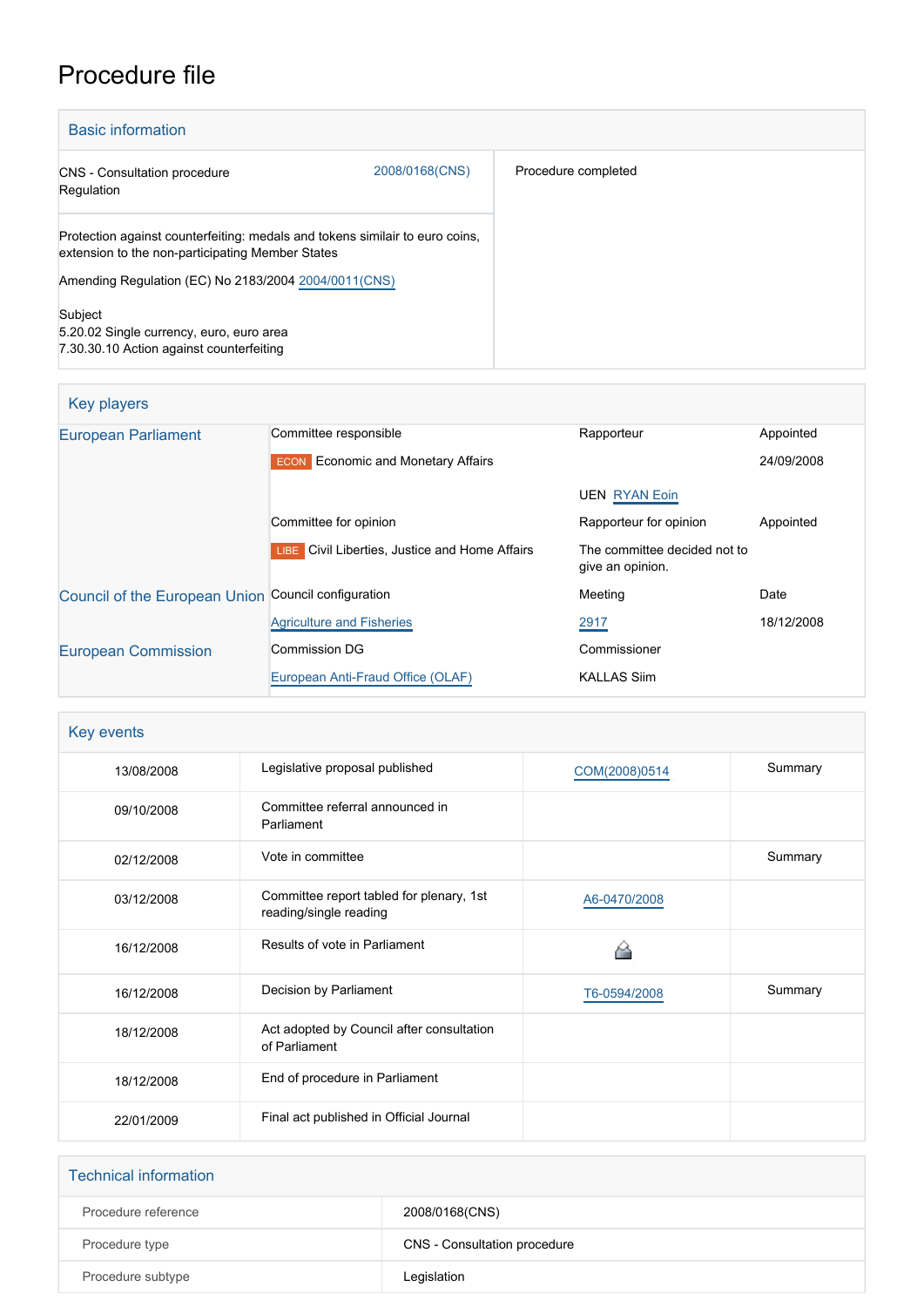| Legislative instrument     | Regulation                                            |
|----------------------------|-------------------------------------------------------|
|                            | Amending Regulation (EC) No 2183/2004 2004/0011 (CNS) |
| Legal basis                | EC Treaty (after Amsterdam) EC 308                    |
| Stage reached in procedure | Procedure completed                                   |
| Committee dossier          | ECON/6/66067                                          |

#### Documentation gateway

| Legislative proposal                                               | COM(2008)0514                                 | 13/08/2008 | EC.        | Summary |
|--------------------------------------------------------------------|-----------------------------------------------|------------|------------|---------|
| European Central Bank: opinion, guideline, report                  | CON/2008/0045<br>OJ C 283 07.11.2008, p. 0001 | 08/10/2008 | <b>ECB</b> | Summary |
| Committee draft report                                             | PE415.130                                     | 29/10/2008 | EP         |         |
| Committee report tabled for plenary, 1st<br>reading/single reading | A6-0470/2008                                  | 03/12/2008 | EP         |         |
| Text adopted by Parliament, 1st reading/single<br>reading          | T6-0594/2008                                  | 16/12/2008 | EP         | Summary |

| <b>Additional information</b> |             |
|-------------------------------|-------------|
| National parliaments          | <b>IPEX</b> |
| <b>European Commission</b>    | EUR-Lex     |
|                               |             |

# Final act  [Regulation 2009/47](https://eur-lex.europa.eu/smartapi/cgi/sga_doc?smartapi!celexplus!prod!CELEXnumdoc&lg=EN&numdoc=32009R0047) [OJ L 017 22.01.2009, p. 0007](https://eur-lex.europa.eu/legal-content/EN/TXT/?uri=OJ:L:2009:017:TOC) Summary

### Protection against counterfeiting: medals and tokens similair to euro coins, extension to the non-participating Member States

PURPOSE: to amend Regulation (EC) No 2183/2004 extending to the non-participating Member States the application of Regulation (EC) No 2182/2004.

PROPOSED ACT: Council Regulation.

CONTENT: Council Regulation 2182/2004 (?the Regulation?) aims to protect euro coins against medals and tokens which are similar to euro coins. The Regulation has significantly contributed to avoiding similarity between euro coins and medals/tokens, as private companies now generally comply with the definitions and the prohibitions established in the Regulation.

Experience gained during the implementation period has highlighted the need to clarify the protective provisions and to increase transparency in the decision making process. Accordingly, it is necessary to modify the Regulation. (See [CNS/2008/0167.](http://www.europarl.europa.eu/oeil/FindByProcnum.do?lang=en&procnum=CNS/2008/0167))

In particular, the public may be led to believe that some medals or tokens have legal tender status not only when they bear a design similar to the ones on legal tender euro coins but also when they bear distinctive parts of these designs. Such parts are notably the twelve stars of the EU, the geographical representations and the numerals, the shapes of the edge and the edge design in the way they appear on legal tender euro coins.

The Commission proposes to define, particularly for the benefit of private operators producing medals and tokens, the specific signs which should not be reproduced on medals and tokens in the way they are depicted on legal tender euro coins. These are symbols representative of the issuing Member State?s sovereignty, such as the effigies of the Head of State, the coat of arms, the Mint marks, the Mint master marks, the name and the image of the geographical representation of the country, in the specific way they appear on euro coins.

Since these protected elements are part of either the common or the national faces of euro coins, it is no longer meaningful to maintain the distinction between the two. Furthermore, in a number of cases, more extensive common elements have been included on the national sides of euro coins, such as the Treaty of Rome design or the ten years of EMU. The protective measures should therefore refer to any design appearing on the surface of medals or tokens similar to any design on legal tender euro coins.

The Regulation currently states that the Commission is competent to declare whether a design is similar to the one appearing on euro coins. The Commission?s opinion should be based on the entire range of the protective provisions included in Article 2, including the interpretation of whether a metallic object should be considered as a medal/token within the meaning of the definition in Article 1(c).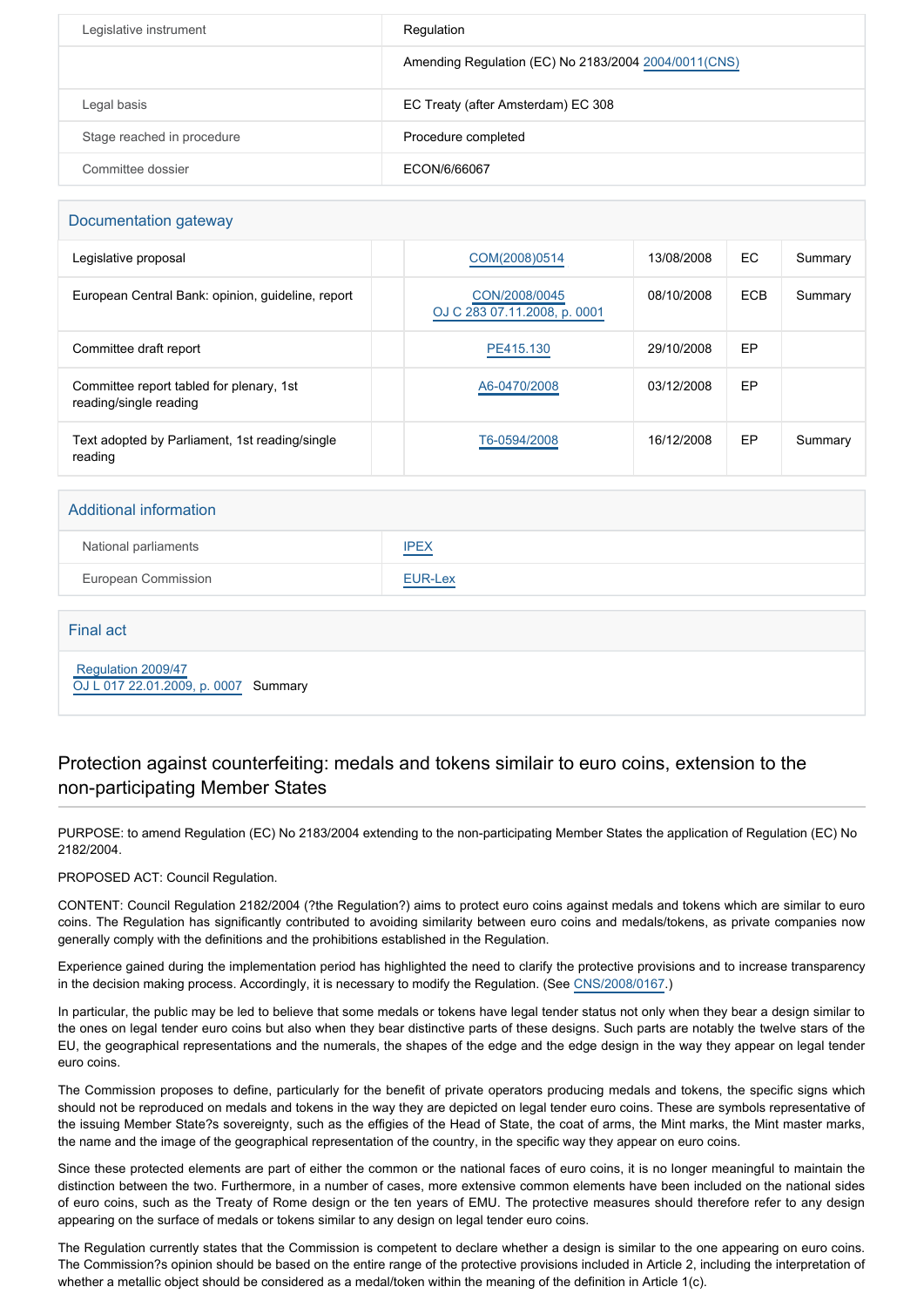The criteria on the basis of which the Commission delivers an opinion on similarity or compliance to the other provisions of the Regulation need also to be further clarified. Concretely the Commission?s decision should also take into account the quantities of medals or tokens produced, the selling price, packaging, the specific inscriptions on the medals and tokens (such as the company name, the indication ?no legal tender?...), as well as the relevant advertisement. Since it has been necessary to take into consideration such criteria in practice, these criteria should be explicitly stated in the Regulation.

In declaring similarity and in considering compliance with the provision of the Regulation, the Commission has been working closely with experts from Member States, namely the counterfeit coin experts referred to under Article 4 paragraph 1 of Commission Decision of 29 October 2004 establishing the European Technical and Scientific Centre considering their expertise in visual and material analysis of coins. This consultation should continue.

Article 4 refers to derogations by authorisation, including the Commission?s responsibility to declare similarity. Considering that the latter responsibility relates to the respect of the protective provisions, it is appropriate, for the sake of clarity, to transfer this under the same Article.

Economic operators may use the terms ?euro? or ?euro cent? or the euro symbol on medals and tokens under restricted conditions, inter alia, if the indication ?Not legal tender? is stamped on the obverse or the reverse of the medal or token. Considering that the risk of confusion with euro coins is greater where the medal or token bears a nominal value, the requirement related to the indication ?Not legal tender? should be limited to this circumstance.

The proposal to amend Regulation 2182/2006 (see [CNS/2008/0167](http://www.europarl.europa.eu/oeil/FindByProcnum.do?lang=en&procnum=CNS/2008/0167)) includes this parallel Regulation modifying Regulation 2183/2004, intended to extend the effects of the modification to Member States not participating in the euro.

The Commission proposes amending:

- Article 2 of Regulation 2182/2004, to clarify the protective provisions;
- Article 4 of Regulation 2182/2004, to include assessment criteria and modify the decision making procedure to be moved to Article 2;
- concerning specifically this procedure, Regulation 2183/2004 will be amended so as to extend to the non participating Member States the effects of the modification of Regulation 2182/2004.

# Protection against counterfeiting: medals and tokens similair to euro coins, extension to the non-participating Member States

OPINION OF THE EUROPEAN CENTRAL BANK on a proposal for two Council Regulations concerning medals and tokens similar to euro coins.

On 25 September 2008, the European Central Bank (ECB) received a request from the Council of the European Union for an opinion on a proposal for a Council Regulation amending Regulation (EC) No 2182/2004 concerning medals and tokens similar to euro coins and a [proposal for a Council Regulation](http://www.europarl.europa.eu/oeil/FindByProcnum.do?lang=en&procnum=CNS/2008/0168) amending Regulation (EC) No 2183/2004 extending to the non-participating Member States the application of Regulation (EC) No 2182/2004 concerning medals and tokens similar to euro coins.

General observations: by clarifying the specific elements of the designs on legal tender euro coins that should not be reproduced on medals and tokens that are similar to euro coins and establishing the criteria to be used by the Commission when preparing an opinion on compliance with Regulation (EC) No 2182/2004, the first proposed regulation strengthens the protective provisions laid down in the Regulation against confusion and fraud relating to medals and tokens that could be mistaken for euro coins. It also improves transparency in the Commission's decision-making process.

Since euro coins may circulate beyond the territories of the Member States that have adopted the euro, having a certain degree of protection of euro coins in Member States which have not yet adopted the euro is of importance with regards to activities, such as counterfeiting, that may impair their credibility as legal tender.

The ECB also makes a number of specific observations:

Similarity of the design appearing on the surface of medals and tokens: compared to Article 2(c) of Regulation (EC) No 2182/2004, the new Article 2(1)(c) of the first proposed regulation describes in more detail the designs or parts thereof appearing on the surface of euro coins which may not be reproduced on medals and tokens. To enhance the protective character of this provision, the ECB recommends including an express reference to the euro symbol and to the terms ?euro? and ?euro cent? in the new Article 2(1)(c)(i);

Transparency in the decision-making process: according to the explanatory memorandum to the first proposed regulation, the Commission has been working closely with counterfeit coin experts. However, the first proposed regulation only refers to ?consultation with the Member States?. As a result, the ECB recommends that an express reference to the counterfeit coin experts be included in the new Article 2(2);

Derogations by authorisation: the ECB considers that appropriate wording should be added in this respect. Moreover, In order to enhance transparency and improve legal certainty, the new Article 4 would benefit from more comprehensive and/or illustrative wording on the general criteria to be applied by the Commission when authorising a derogation.

Application of the first proposed regulation to Monaco, San Marino and the Vatican City : under monetary agreements with France and Italy, Monaco, San Marino and the Vatican City are entitled to issue euro coins which have the status of legal tender and have specific artistic features on their national side. Because the visual characteristics of these euro coins are different from the visual characteristics of the euro coins issued by each of the Member States that have adopted the euro, the euro coins issued by Monaco, San Marino and the Vatican City should also benefit from the protective provisions laid down in the first proposed regulation.

Consultation of the ECB on the second proposed regulation: unlike the [first proposed regulation](http://www.europarl.europa.eu/oeil/FindByProcnum.do?lang=en&procnum=CNS/2008/0168), the preamble to the second proposed regulation does not refer to the ECB's opinion. In view of the fact that both proposed regulations fall within the ECB's fields of competence, the preamble to the second proposed regulation should be amended to refer to the ECB's opinion.